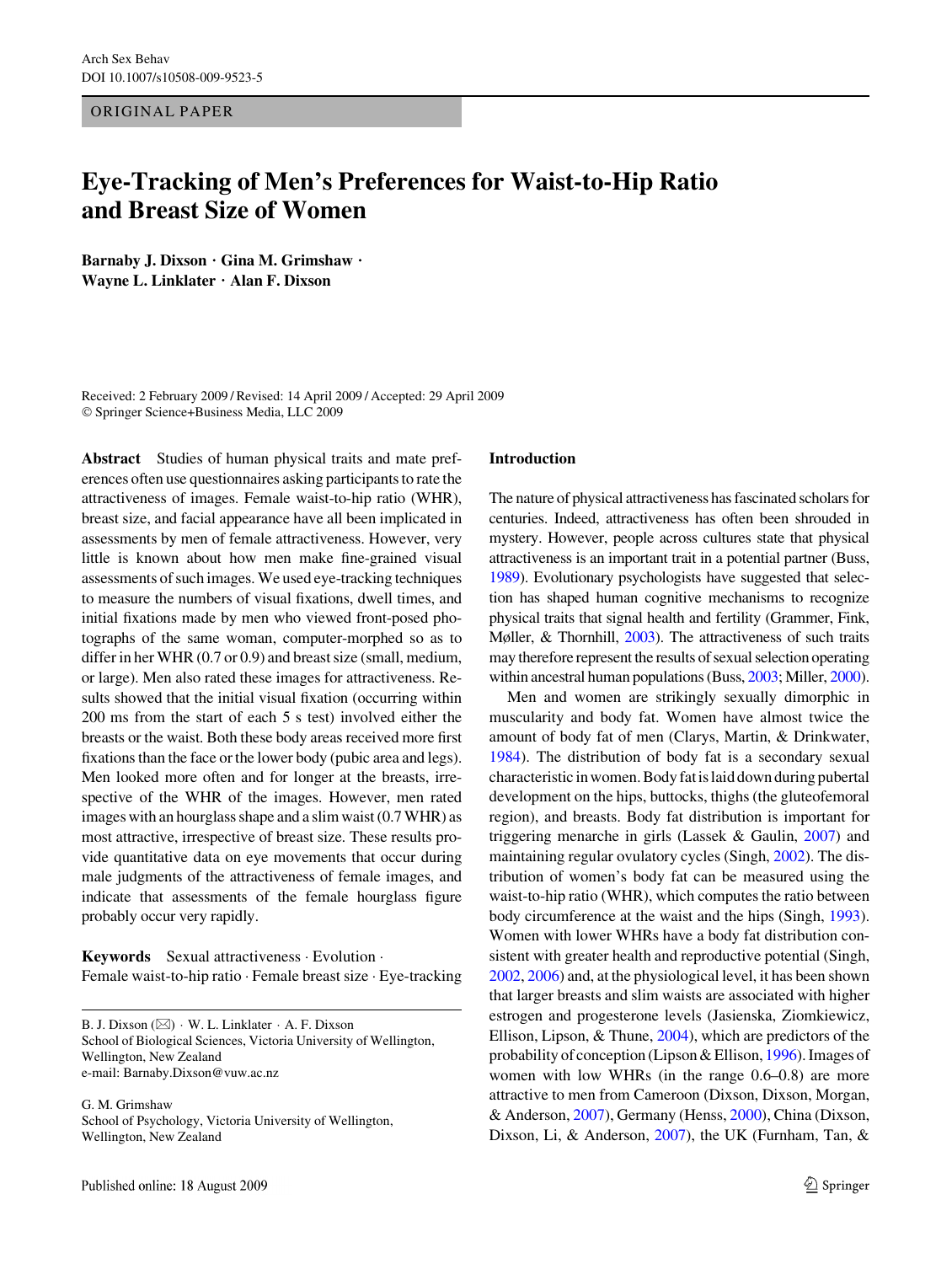McManus, [1997\)](#page-6-0), the U.S., and New Zealand (Dixson, Dixson, Bishop, & Parrish, [2008\)](#page-6-0).

The evolutionary significance of prominent breasts in women has been much debated. Some authors have ascribed a functional role to large breasts. For example, as humans evolved hairlessness and bipedal locomotion, larger pendulous breasts were adaptive for breast-feeding babies (Le-Blanc & Barnes, [1974\)](#page-6-0) and provided a soft cushion that is psychologically comforting to the infant (Smith, [1986\)](#page-7-0). During times of nutritional scarcity, breasts may act as milk storage organs (Low, Alexander, & Noonan, [1987\)](#page-6-0) and fat reserves for breast-feeding babies (Anderson, [1983](#page-6-0)). However, many of these arguments have since been refuted. There is no relationship between larger breasts prior to pregnancy and improved lactation, as women with smaller breasts are able to feed their babies as effectively (Anderson, [1988](#page-6-0); Pond, [1998\)](#page-7-0). Breast enlargement may occur as a by-product of gluteofemoral fat deposition (Pawlowski, [1999\)](#page-7-0) and theories ascribing a functional role to permanently enlarged breasts remain debatable. However, sexual selection via male partner choice may also explain the evolution of prominent breasts in women as a cue to adult sexual maturity (Gallup, [1982](#page-6-0); Marlowe, [1998\)](#page-7-0). Studies of male preferences for female breast size have produced mixed results. Some studies have found that men rate line drawings of women with medium sized breasts as most attractive (Horvath, [1981](#page-6-0); Wiggins, Wiggins, & Conger, [1968\)](#page-7-0) while other studies have found that men prefer smaller breasts (Furnham, Swami, & Shah, [2006\)](#page-6-0) orlarger breasts (Singh & Young, [1995\)](#page-7-0). The mixed responses from men reported in these studies suggest that further investigations of female breast size and sexual attractiveness would be valuable.

How do men analyze female morphological traits, such as WHR and breast size, when reaching decisions about the overall attractiveness of the female face and body? Eyetracking provides a more objective measurement of the focus of attention during judgments of attractiveness than questionnaire-based studies. Attractiveness, particularly in women, comprises a set of physical traits that captures the attention of the opposite sex (Maner, Gailliot, & DeWall, [2007\)](#page-7-0). Eye-tracking research has shown that participants of both sexes look preferentially at faces of attractive women (Fink et al., [2008;](#page-6-0) Maner, DeWall, & Gailliot, [2008](#page-7-0)). However, there is currently only limited information on how men process female WHR when making attractiveness judgments. Suschinsky, Elias, and Krupp ([2007](#page-7-0)) conducted eye-tracking studies to measure men's responses to female images varying in WHR. The images were clothed, but a consistent finding was that men spent more time examining the breasts, irrespective of variations in WHR. Eye-tracking techniques have also been used to measure visual attention of both sexes to images depicting erotic heterosexual interactions (Lykins, Meana, & Kambe, [2006](#page-6-0); Rupp & Wallen, [2007\)](#page-7-0). However, in such cases, the visual scenes are complex, making it difficult to conduct fine-grained analyses of visual attention in relation to specific morphological traits.

In this study, we used eye-tracking procedures to measure how men examined images of front-posed naked women varying inWHR and breastsize. Specifically,wemeasuredthe initial fixation, number of visual fixations, and the amount of time men spent looking at defined areas of the female body and face. Men were also asked to rate the various images for sexual attractiveness. The purpose was to quantify eye movements and visual attention along with judgments of female attractiveness. Several hypotheses might be advanced regarding eye movements during judgments of female attractiveness. Men might spend significant time examining the face, the breasts, the waist or the pubic area given that all these areas are involved in female attractiveness and reproduction. However, the crucial issue was to obtain quantitative measures of which areas of the body men looked at and how frequently they examined them during eye-tracking experiments.

# Method

## Participants

A total of 36 men of European descent, ranging in age from 22 to 42 years ( $M = 27.42$  years;  $SD = 4.99$ ), were recruited opportunistically from the post-graduate student body at Victoria University. Participants were given individual verbal orientation before the start of data collection and allowed some time to familiarize themselves with the room and eyetracking machine. The details of the study were not discussed with participants beforehand. However, when each participant had completed the experiments, they were provided with written details of the rationale for the research. Each participant was told of their right to withdraw themselves or their data from the study without prejudice. The project was preapproved by the Human Ethics Committee of the School of Psychology at Victoria University.

## Measures and Procedure

A photograph of a front-posed naked woman was scanned from Simblet [\(2001\)](#page-7-0). Waist-to-hip ratio (WHR) and breast size were manipulated in this image using Photoshop Version 7.0. Three different breast sizes were created using anthropometric measurements taken from Brown et al. ([1999](#page-6-0)). Images with small breasts (80% of the original image), medium (unchanged), and large (120% of the original size) were made. Each breast size was shown on a figure with a waist-to-hip ratio of 0.7 or 0.9. Thus, six images were constructed in total. The experiment was programmed using the SR Research Experiment Builder (version 1.4.128 RC) and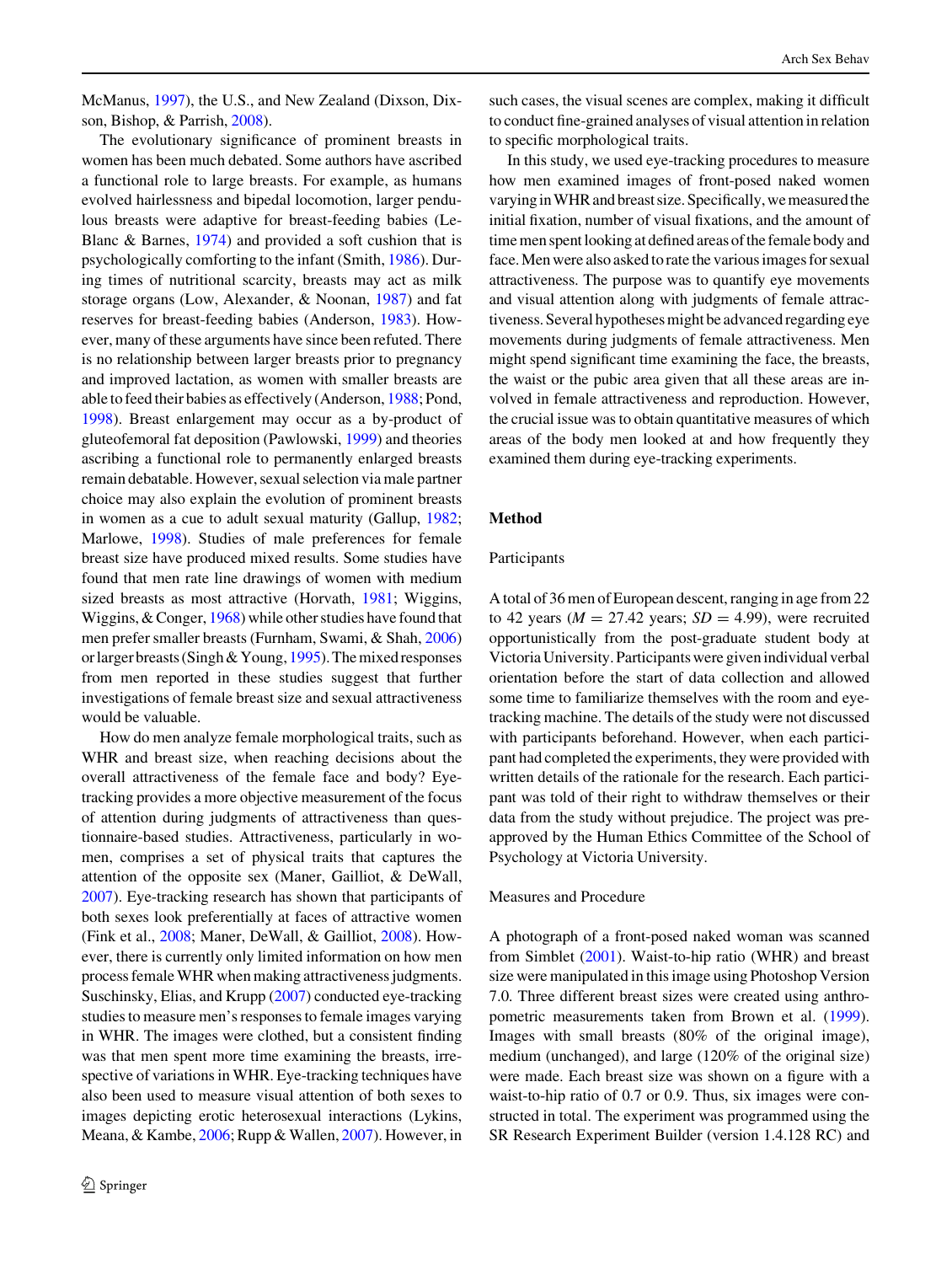conducted on a 3-GHz Pentium D computer. Stimuli were presented on a 21 inch monitor at a resolution of  $1024 \times 768$ pixels and with a refresh rate of 60 Hz.

Participants were seated in a comfortable chair in a quiet room facing the monitor at eye level at a viewing distance of 57 cm, maintained by a forehead and chin-rest. They underwent eye-tracking trials in which each image was presented individually, in random order on the computer screen for 5-s.

## **Attractiveness**

At the end of each presentation, participants were instructed to rate the image for attractiveness using a keyboard with a six point Likert scale in which  $1 =$  unattractive,  $2 =$  somewhat attractive,  $3 =$  moderately attractive,  $4 =$  attractive,  $5 =$  very attractive, and  $6 =$  extremely attractive.

# Eye-Tracking

Using the EyeLink® 1000 Tower Mount Head Supported System (SR Research Ltd., Ontario, Canada), eye position and eye movements were determined by measuring the corneal reflection and dark pupil with a video-based infrared camera and an infrared reflective mirror. The eye tracker had a spatial resolution of  $0.01^{\circ}$  of visual angle and the signal was sampled and stored at a rate of 1000 Hz. While viewing was binocular, recording was monocular, measuring right eye movements onlyasthisisastandardprocedureineye-trackingstudies(e.g., Lykins et al., [2006](#page-6-0)). Calibration and validation of measurements were performed before each experimental session.

The stimulus image was divided into six anatomical regions for subsequent analysis of eye-tracking data (Fig. 1). The six regions were defined as follows: (1) the face and neck, from the top of the head to the level of the clavicle; (2) breasts, from the top of the clavicle to the posterior border of each breast; (3) midriff, including the waist; beginning from the below the breasts to the widest part of the hips; (4) pubic triangle, as defined by the limits of the pubic hair; (5) the thighs, the upper portion of the leg ending at the knee and (6) lower leg and feet. The arms were not included in the analyses as they received so little visual attention.

In each of the six regions, three dependent variables of eye movement were measured: first fixation, number of fixations, and amount of time spent (dwell time) examining the area. The first region of the body to be examined, from 200 ms after the start of the test, was defined as the first fixation. The lag time of 200 ms was allowed in order to give sufficient time for the eye to move from its initial fixation point in the center of the screen. Each time the eye moved, the eye-tracking machine recorded a new fixation. Total fixations which occurred in each area were summed during the analysis. Likewise, the machine measured individual fixation times, so that it was possible to obtain the total time spent examining each of the six regions.



Fig. 1 Female images were divided into six regions in order to analyze male visual attention during eye-tracking.  $1 =$  head,  $2 =$  breasts,  $3 =$  midriff,  $4 =$  pubic region,  $5 =$  thighs and  $6 =$  lower legs and feet

# Results

# Attractiveness

Figure [2](#page-3-0) shows the mean attractiveness ratings as a function of WHR and breast size. A 2 (WHR: 0.7 vs. 0.9)  $\times$  3 (Breast Size: Small, Medium, Large) analysis of variance (ANOVA) yielded a significant main effect for WHR on attractiveness ratings,  $F(1,35) = 64.26, p < .0001$ . Images with a 0.7 WHR  $(M = 4.08, SD = 1.04)$  were more attractive than images with a 0.9 WHR ( $M = 2.93$ ,  $SD = 1.07$ ).

#### Eye-Tracking

## First Fixation

Table [1](#page-4-0) shows the number of first fixations made on each of the five body regions for the six images used in this study. Chisquare tests were conducted for each image to determine whether these fixations occurred on specific body regions more frequently than predicted by chance. Due to the absence of first fixations on the lower legs and feet this body region was not included in the analyses. In each image the breasts received the highest number of first fixations. First fixation counts on the breasts reached statistical significance for images with 0.7 WHRs with small  $(p < 0.05)$  and medium sized breasts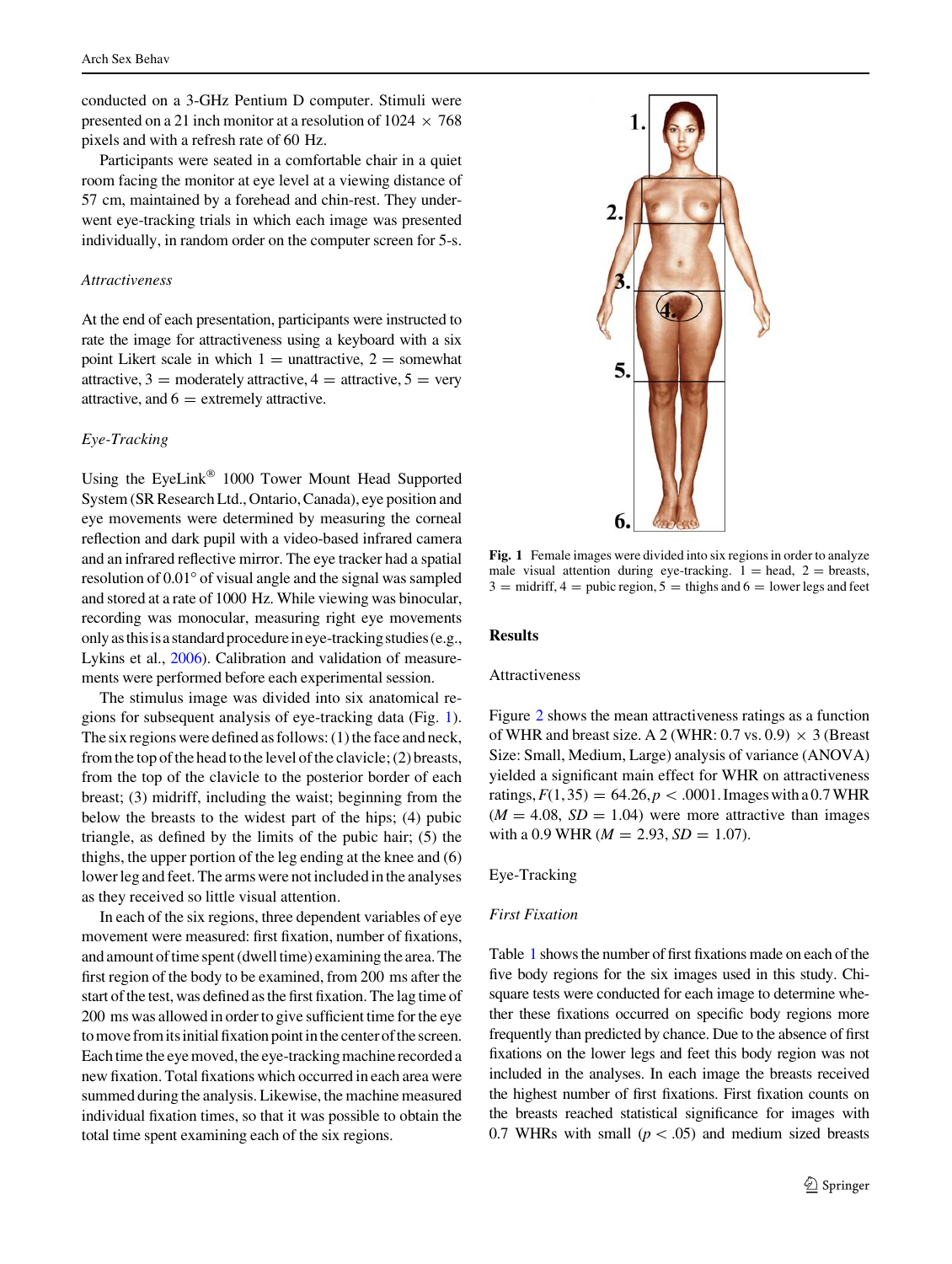<span id="page-3-0"></span>Fig. 2 Mean ratings  $(+SEM)$ for sexual attractiveness of six front-posed female figures varying in WHR (0.7 or 0.9) and breast size (small, medium or large). \*\*\*  $p < .001$ 



 $(p\,<.01)$ , and images with 0.9 WHRs and medium ( $p\,<.01$ ) or large sized breasts ( $p < .001$ ). The midriff was also looked at very frequently in all images (Table [1\)](#page-4-0). Although these effects were not statistically significant it was noteworthy that 33%of first fixations overall involved the midriff, while 47% involved the breasts. Thus, 80% of first fixations were on the breasts and midriff of the figures, while the remaining body regions accounted for only 20% of first fixations.

# Number of Fixations and Dwell Times

A 2 (WHR)  $\times$  3 (Breast Size)  $\times$  6 (Body Region)  $\times$  5 (Time: Seconds 1–5) repeated measures ANOVA yielded a significant main effect of time for number of fixations,  $F(4, 840) = 5.62$ ,  $p = .001$ , and dwell times,  $F(4, 840) = 8.71$ ,  $p = .001$ . As illustrated in Fig. [3,](#page-4-0) a rapid drop in both number of fixations and dwell times occurred after the first three-seconds. Therefore, subsequent analysis was based only on the first three-seconds of the eye-tracking experiment.

For number of fixations, a 2 (WHR)  $\times$  3 (Breast Size)  $\times$  6 (Body Region)  $\times$  3(Time: Seconds 1–3) mixed model repeated measures ANOVA yielded a significant Body Region  $\times$  Time interaction,  $F(10, 350) = 7.38$ ,  $p = .001$  and a significant Breast Size  $\times$  Time interaction,  $F(4, 140) = 3.23, p = .014$ . These two-way interactions were qualified by a three-way interaction between Breast Size, Body Region, and Time, F(20,  $700$ ) = [4](#page-4-0).07,  $p = .001$ . Figure 4 shows that this interaction was driven primarily by attention to the breasts and head during the first second of the eye-tracking session. When looking at images with large breasts, participants made significantly more fixations on the breasts than the head ( $t = -10.21$ ,  $df = 35$ ,  $p < .001$ ) and the midriff ( $t = 7.94$ ,  $df = 35$ ,  $p < .001$ ). When participants looked at figures with small breasts, fixations were more often on the breasts than the head ( $t = -2.45$ ,  $df = 35$ ,  $p < .01$ ) and the midriff ( $t = 3.09$ ,  $df = 35$ ,  $p < .01$ ). When looking at images with medium sized breasts, participants looking at the head more than the breasts, although this was not statistically significant ( $t = 1.37$ ). The breasts were looked at more than midriff ( $t = 5.68$ ,  $df = 35$ ,  $p < .001$ ), as was the head ( $t =$ 6.47,  $df = 35$ ,  $p < .001$ ).

For dwell times, a 2 (WHR)  $\times$  3 (Breast Size)  $\times$  6 (Body Region)  $\times$  3 (Time: Seconds 1–3) mixed model repeated measures ANOVA yielded a significant Body Region  $\times$  Time interaction,  $F(10, 350) = 4.20$ ,  $p = .001$ , and a Breast Size  $\times$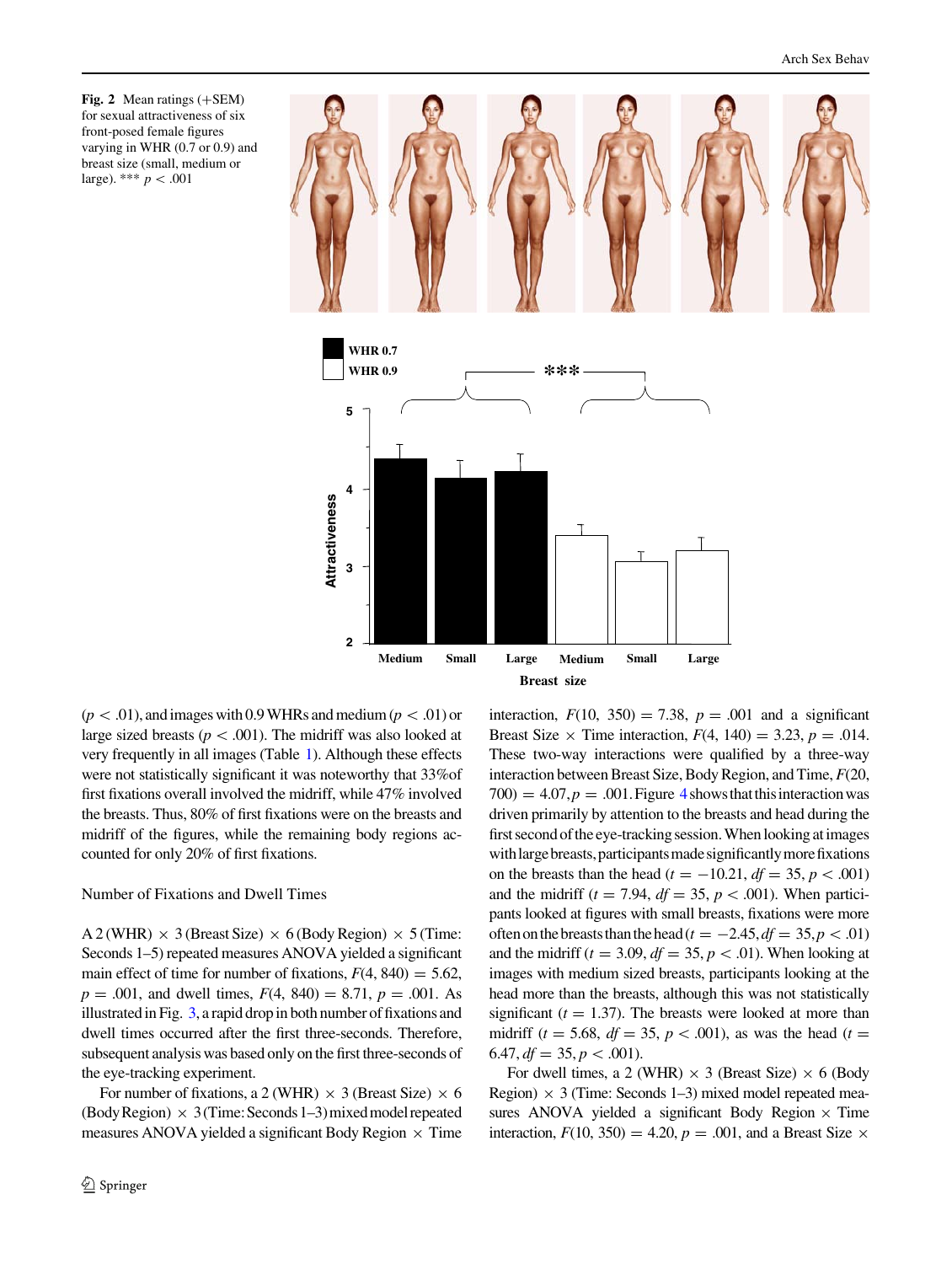<span id="page-4-0"></span>**Table 1** Number of men  $(N = 36)$  who made their first visual fixations on each of the five body regions

| Image no. | Head<br>$\chi^2$ | Midriff<br>$\chi^2$ | <b>Breast</b><br>$\chi^2$ | Thighs<br>$\chi^2$ | Pubis<br>$\chi^2$ |
|-----------|------------------|---------------------|---------------------------|--------------------|-------------------|
| 1.        | 2                | 13                  | 16                        | 1                  | 4                 |
|           | 3.76             | 4.67                | 10.76*                    | 5.34               | 1.42              |
| 2.        | 2                | 9                   | 17                        | 1                  | 7                 |
|           | 3.76             | 0.45                | 13.34**                   | 5.34               | 0.09              |
| 3.        | 3                | 13                  | 15                        | 3                  | 2                 |
|           | 2.45             | 4.67                | 8.45                      | 2.45               | 3.76              |
| 4.        | 3                | 13                  | 15                        | $\mathbf{0}$       | 5                 |
|           | 2.45             | 4.67                | 8.45                      | 7.20               | 0.67              |
| 5.        | $\overline{c}$   | 11                  | 18                        | 1                  | 4                 |
|           | 3.76             | 2.01                | $16.20**$                 | 5.34               | 1.42              |
| 6.        | $\Omega$         | 13                  | 20                        | 1                  | 2                 |
|           | 7.20             | 4.67                | 22.76***                  | 5.34               | 3.76              |

Data are shown for all six female images

WHR/breast sizes are as follows: Image  $1. = 0.7$ /small;  $2. = 0.7$ / medium; 3. = 0.7/large; 4. = 0.9/small; 5. = 0.9/medium; 6. = 0.9/ large. Chi-square analyses compared observed number of men fixating on a given region to the numbers expected by chance (7.20)

 $* p < 0.05; ** p < 0.01; *** p < 0.001$ 



Fig. 3 Combined means  $(+SEM)$  across the six images for number of fixations (upper graphs) and dwell times (lower graphs) made over the five-seconds of the eye-tracking study



Fig. 4 Mean number of fixations  $(+SEM)$  made on images with small, average or large breasts for the first three-seconds of the eye-tracking study. Separate lines indicate the body region (head, breasts and midriff) within the image being looked at. \*\*  $p \lt 0.01$ ; \*\*\*  $p \lt 0.001$ 

Body Region interaction,  $F(10, 350) = 8.34$ ,  $p = .001$ . These two-way interactions were qualified by a three-way interaction between Body Region, Breast Size, and Time,  $F(20, 700) =$  $1.57, p = .053$ . These interactions reflect the fact that the amount of time spent looking at either the head or the breasts was most pronounced during the first second of the eye-tracking experiment (Fig. [5\)](#page-5-0). When images had small breasts, participants spent longer looking at the breasts than the head ( $t = 2.62$ ,  $df = 35$ ,  $p \lt 0.01$  and the midriff (t = 2.42,  $df = 35$ ,  $p \lt 0.01$ ). When looking at images with large breasts, men spent more time looking at the breasts than the head ( $t = 10.77$ ,  $df = 35$ ,  $p < .001$ ) and the midriff ( $t = 5.53$ ,  $df = 35$ ,  $p < .001$ ). When the images had average sized breasts, participants spent more time looking at the breasts than the midriff ( $t = 4.63$ ,  $df = 35$ ,  $p < .001$ ). The head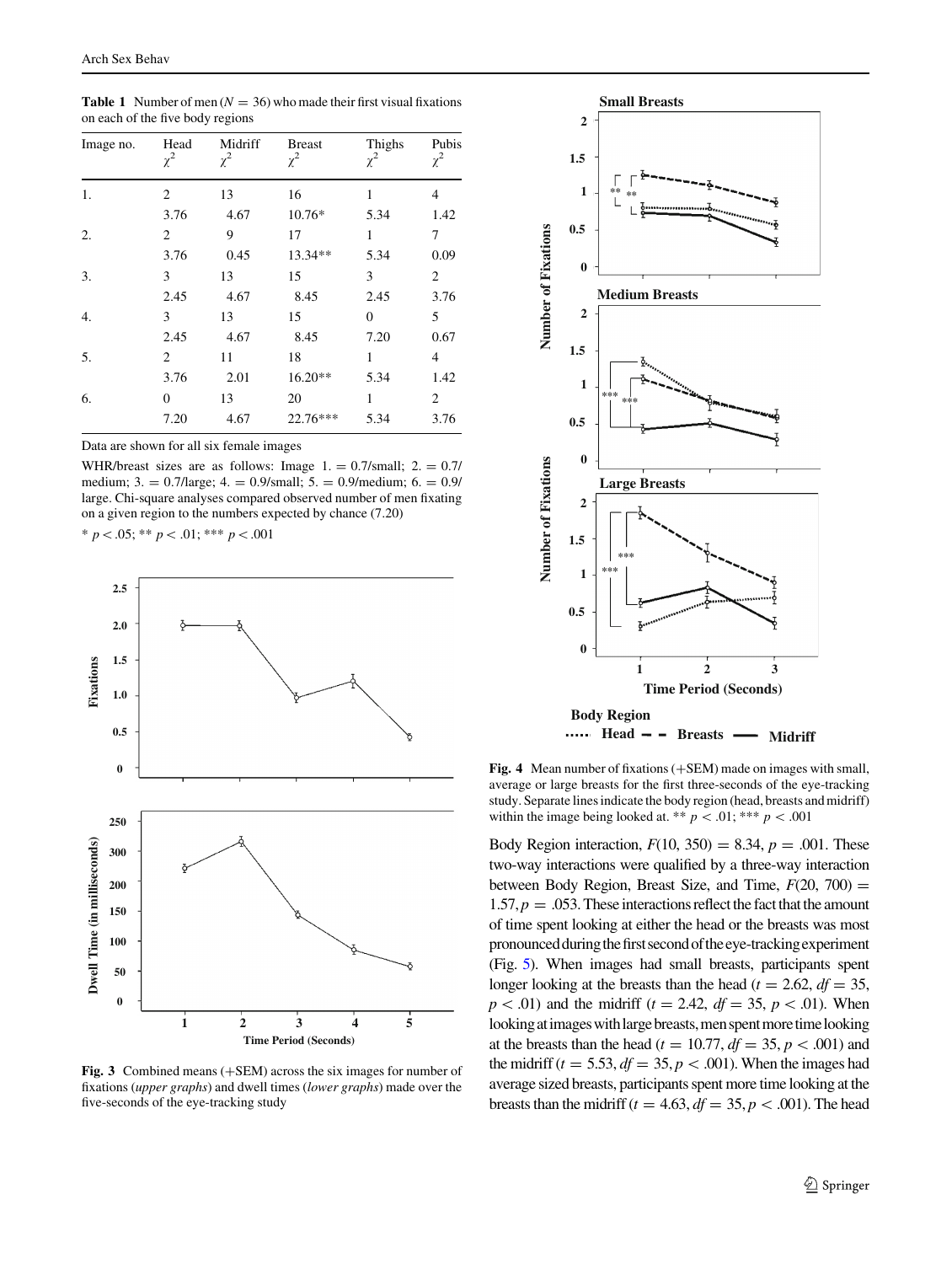<span id="page-5-0"></span>

Fig. 5 Mean dwell times  $(+SEM)$  made on images with small, average or large breasts for the first three-seconds of the eye-tracking study. Separate lines indicate the body region (head, breasts and midriff) within the image being looked at. \*\*  $p$  < .01; \*\*\*  $p$  < .001

was also looked at for longer than the midriff ( $t = 4.35$ ,  $df = 35$ ,  $p\lt 0.001$ ). However, men spent almost as much time looking at the head as the breasts  $(t<1)$ .

# **Discussion**

Eye-tracking techniques provide novel insights in the study of male preferences for female body shape. Men spent consistently more time looking at the breasts of front-posed female images and also made significantly more fixations upon the breasts than other regions of the body or head. The midriff

and thighs received less attention. However, men in general allocated more attention to the upper body, including the face, breasts, and midriff, than to the thighs, pubic area, legs, and feet. These effects were most pronounced during the first three-seconds of a five-second eye-tracking session. By the fourth and fifth second, men paid significantly less attention to all regions of the female body and head.

Despite the large amount of attention paid to the breast area, it was the WHR that primarily determined male ratings of female attractiveness. Thus, images having WHRs of 0.7 were consistently rated as more attractive than the 0.9 WHR images, irrespective of breast size. The initial visual fixation of a session most frequently involved either the breasts or the midriff, including the waist. The initial eye-movement occurs within the first 200 ms and was followed by longer and more frequent fixations upon adjacent areas.

It appears, therefore, that men may make assessments of female WHR very rapidly during the eye-tracking procedure, but spend most time examining those areas where secondary sexual deposition of fat has occurred (i.e., the breasts). The gluteofemoral region is also an important site of fat accumulation in women. The buttocks were not visible in the images used for these experiments. Anthropological studies of the Hadza hunter-gatherers in Tanzania have shown that men find the female buttocks to be highly attractive and rate images with a low WHR and larger buttocks as most sexually attractive (Marlowe, Apicella, & Reed, [2005](#page-7-0)). This leads us to predict that eye-tracking studies using back-posed images of women varying in WHR should provide further insights concerning how men make visually-based judgments of female attractiveness. We predict that numbers of fixations and dwell times will be highest for the buttocks when men view back-posed images of women.

A potential shortcoming of the current research was that the face was identical in each figure presented. Facial features are important in male assessment of female physical attractiveness (Hassebrauck, [1998\)](#page-6-0). Novel or unique features capture attention during eye-tracking studies (Sütterlin, Brunner, & Opwis, [2008](#page-7-0)). As facial features were not manipulated in the current study, one could argue that men paid more attention to the breasts and midriff as these were the novel items that were manipulated. This is a valid criticism; however, in a recent eyetracking study where participants viewed photographs depicting complex erotic and non-erotic heterosexual scenes, men spent more time looking at women's bodies than their faces (Lykins, Meana, & Strauss, [2008\)](#page-7-0). Interestingly, women with higher levels of estrogens have been rated as having more attractive faces (Law-Smith et al., [2006](#page-6-0)). Thus, facial features may signal healthier levels of estrogens to potential partners in the same way as breast size and WHR (Jasienska et al., [2004\)](#page-6-0). Therefore, it would be valuable in future studies to manipulate facial features as well as body morphology to gain a more complete understanding of male assessments of female sexual attractiveness.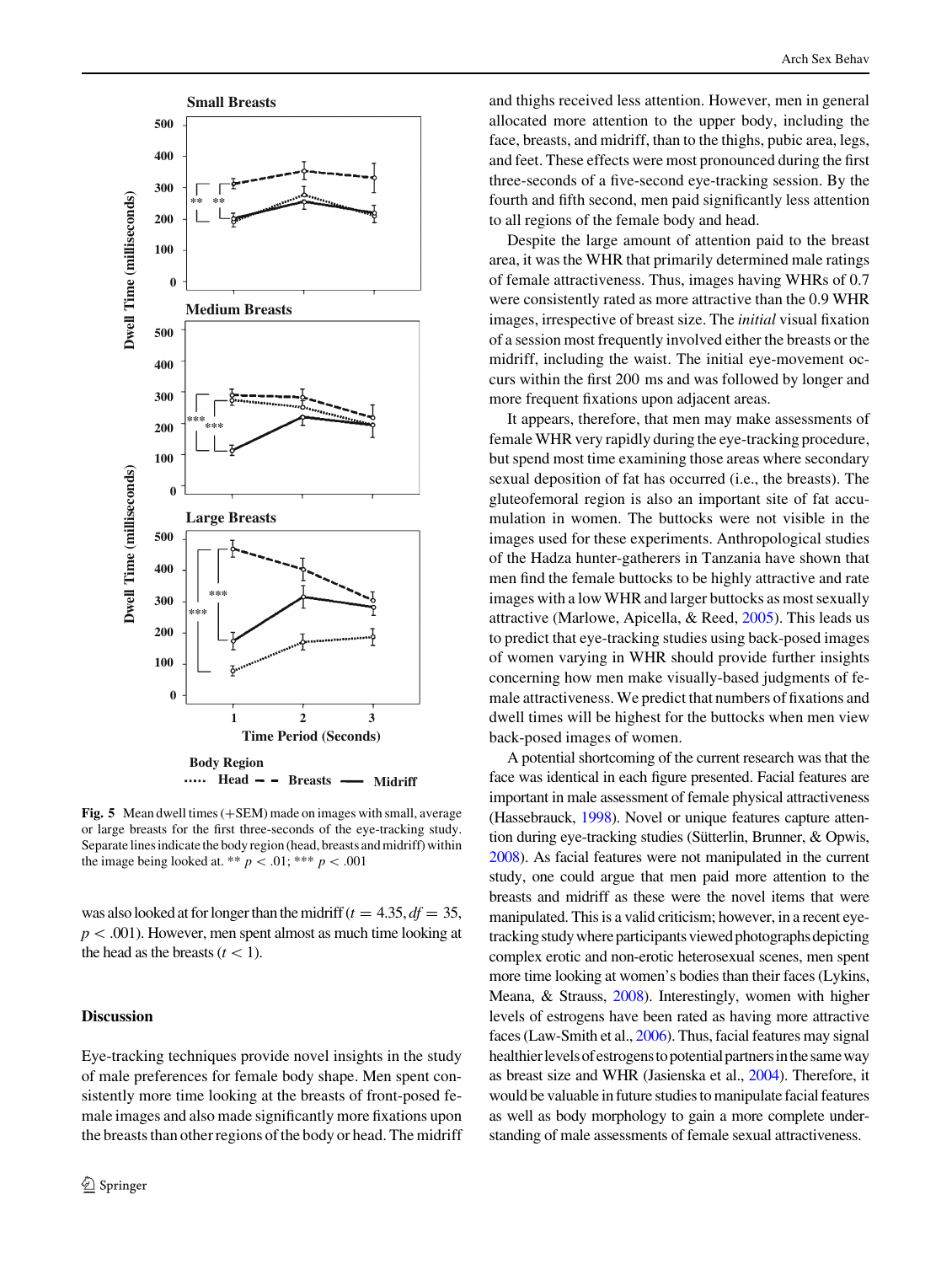<span id="page-6-0"></span>In a previous eye-tracking study, Johnson and Tassinary (2005) found that men used WHR in assessing the sex of people when walking. However, it is crucial to note that these researchers employed as stimuli figures from which ''all observable sex characteristics had been removed.'' Thus, the figures used lacked cues such as pubic hair, breasts, and genitalia. In the absence of these cues, subjects paid particular attention to the waists of moving images. In another study, Suschinsky et al. [\(2007](#page-7-0)) presented men with sets of three clothed images of identical women, varying only in WHR. Despite the possible distraction of the clothing, Suschinsky et al. found that men attended more to the breasts as well as the face of such images. Both the studies cited above produced results that were consistent with our findings concerning the importance of the breast and waist (midriff) for male assessments of female attractiveness.

It is likely that a constellation of traits influences female sexual attractiveness to men. WHR is instrumental as a precopulatory cue to female health and fertility. Eye-tracking research suggests that men dwell longest on those areas of the female body where fat reserves are greatest (i.e., the breasts and gluteofemoral region), but also achieve an overall or gestalt appreciation of the hourglass body shape incorporating a narrow waist and full breasts. Results of the current study indicated that men began to analyze essential components of the hourglass feminine shape, including the midriff and breasts, during the first 200 ms of viewing. This provides further evidence that the WHR is rapidly processed and that it represents a "first pass" filter" in men's ratings of female attractiveness (Singh, [1993\)](#page-7-0). Men may be looking more often at the breasts because they are simply aesthetically pleasing, regardless of the size. However, breast morphology is more complex than size alone. Breast shape and firmness, as well as nipple and areola configuration, may signal age and reproductive status (Gallup, 1982; Marlowe, [1998](#page-7-0); Symons, [1995](#page-7-0)). Thus, it would be valuable for future eyetracking research to manipulate more aspects of female breast morphology. The results presented here provide additional evidence confirming that female WHR and breasts represent important sexually selected traits that are highly attractive to men.

# References

- Anderson, P. (1983). The reproductive role of the human breast. Current Anthropology, 24, 25–45.
- Anderson, J. L. (1988). Breasts, hips and buttocks revisited. Ethology and Sociobiology, 9, 319–324.
- Brown, T. P., La, H., Ringrose, C., Hyland, R. E., Cole, A. A., & Brotherston, T. M. (1999). A method for assessing female breast morphometry and its clinical application.British Journal of Plastic Surgery, 52, 353–359.
- Buss, D. M. (1989). Sex differences in human mate preferences: Evolutionary hypotheses tested in 37 cultures. Behavior and Brain Sciences, 12, 1–49.
- Buss, D. M. (2003). The evolution of desire (2nd ed.). New York: Basic Books.
- Clarys, J. P., Martin, A. D., & Drinkwater, D. T. (1984). Gross tissue weights in the human body by cadaver dissection. Human Biology, 56, 459–473.
- Dixson, B. J., Dixson, A. F., Bishop, P., & Parish, A. (2008). Human physique and sexual attractiveness in men and women: A New Zealand–U.S. comparative study. Archives of Sexual Behavior. doi[:10.1007/s10508-008-9441-y](http://dx.doi.org/10.1007/s10508-008-9441-y).
- Dixson, B. J., Dixson, A. F., Li, B., & Anderson, M. J. (2007). Studies of human physique and sexual attractiveness: Sexual preferences of men and women in China. American Journal of Human Biology, 19, 88–95.
- Dixson, B. J., Dixson, A. F., Morgan, B., & Anderson, M. J. (2007). Human physique and sexual attractiveness: Sexual preferences of men and women in Bakossiland, Cameroon. Archives of Sexual Behavior, 36, 369–375.
- Fink, B., Matts, P. J., Klingenberg, H., Kuntze, S., Bettina, W., & Grammer, K. (2008). Visual attention to variation in facial skin color distribution. Journal of Cosmetic Dermatology, 7, 155– 161.
- Furnham, A., Swami, V., & Shah, K. (2006). Body weight, waist-to-hip ratio and breast size correlates of ratings of attractiveness and health. Personality and Individual Differences, 41, 443–454.
- Furnham, A., Tan, T., & McManus, C. (1997). Waist-to-hip ratio and preferences for body shape: A replication and extension. Personality and Individual Differences, 22, 540–549.
- Gallup, G. G. (1982). Permanent breast enlargement in human female: A sociobiological analysis. Journal of Human Evolution, 11, 597-601.
- Grammer, K., Fink, B., Møller, A. P., & Thornhill, R. (2003). Darwinian aesthetics: Sexual selection and the biology of beauty. Biological Reviews, 78, 385–407.
- Hassebrauck, M. (1998). The visual process method: A new method to study physical attractiveness. Evolution and Human Behavior, 19, 111–123.
- Henss, R. (2000). Waist-to-hip ratio and female attractiveness: Evidence from photographic stimuli and methodological considerations. Personality and Individual Differences, 28, 501–513.
- Horvath, T. (1981). Physical attractiveness: The influence of selected torso parameters. Archives of Sexual Behavior, 10, 21–24.
- Jasienska, G., Ziomkiewicz, A., Ellison, P. T., Lipson, S. F., & Thune, I. (2004). Large breasts and narrow waists indicate high reproductive potential in women.Proceedings of the Royal Society of London: B, 271, 1213–1217.
- Johnson, K. L., & Tassinary, L. G. (2005). Perceiving sex directly and indirectly: Meaning in motion and morphology. Psychological Science, 16, 890–897.
- Lassek, W. D., & Gaulin, S. J. C. (2007). Menarche is related to fat distribution. American Journal of Physical Anthropology, 133, 1147–1151.
- Law-Smith, M. J. L., Perrett, D. I., Jones, B. C., Cornwall, R. E., Moore, F. R., Feinberg, D. R., et al. (2006). Facial appearance is a cue to oestrogen levels in women. Proceedings of the Royal Society of London Series B, 273, 135–140.
- LeBlanc, S. A., & Barnes, E. (1974). Letter to the editor. American Naturalist, 108, 577–578.
- Lipson, S. F., & Ellison, P. T. (1996). Comparison of salivary steroid profiles in naturally occurring conception and non-conception cycles. Human Reproduction, 11, 2090–2096.
- Low, B. S., Alexander, R. D., & Noonan, K. M. (1987). Human hips, breasts and buttocks: Is fat deceptive? Ethology and Sociobiology, 8, 249–257.
- Lykins, A. D., Meana, M., & Kambe, G. (2006). Detection of differential viewing patterns to erotic and non-erotic stimuli using eye-tracking methodology. Archives of Sexual Behavior, 35, 569–575.